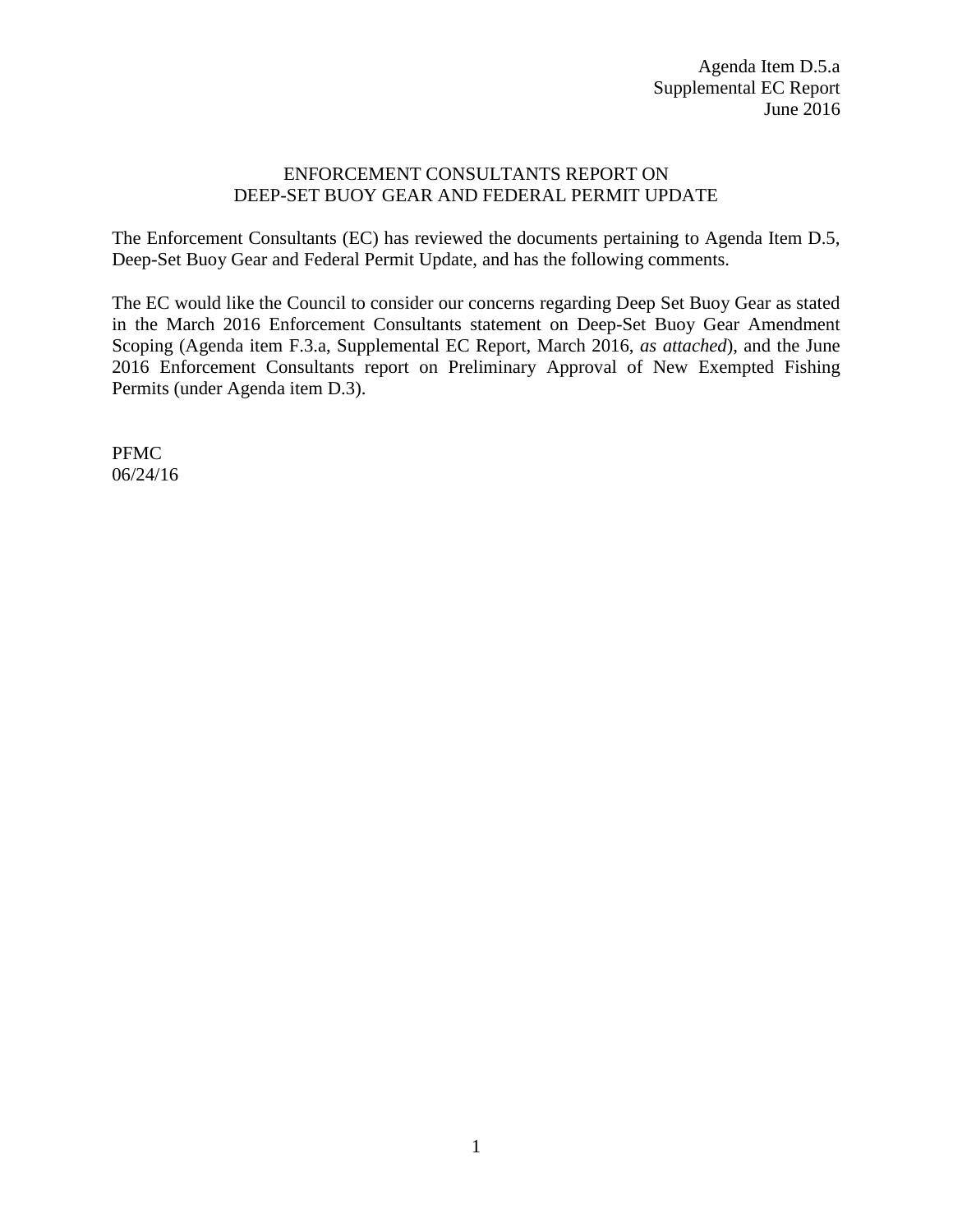## ENFORCEMENT CONSULTANTS REPORT ON DEEP-SET BUOY GEAR AMENDMENT SCOPING

The Enforcement Consultants (EC) has reviewed the documents pertaining to Agenda Item F.3, Deep-Set Buoy Gear (DSBG) Amendment Scoping, and has the following comments.

The Council will be considering the authorization of DSBG as a fishing method to selectively target swordfish and other highly migratory species. Being that this is a new type of gear with which the Council and the EC have a limited amount of experience, the EC recommends careful consideration be given to the following.

Eligibility to Participate – Who can participate? Will the fishery be a limited entry fishery? Is there a defined minimum level of experience needed? The EC recommends the Council consider a requirement for mandatory training to demonstrate knowledge and experience with DSBG depending on the complexity of the gear and any regulations that may be adopted.

Species need to be defined – The species and amount of fish allowed to be taken using DSBG needs to be identified, as well as any fish species prohibited using DSBG.

Definition of Gear – It is especially important to have a clear and enforceable definition for any gear type that is approved and how that gear is to be used. Such consideration should include how the gear should be tended, how the gear is rigged, and number of hooks and hook type. The EC recommends if DSBG is adopted that the gear be required to be marked in a manner similar to the west coast groundfish regulations. If the gear is required to be actively tended, that should also be defined. If a DSBG vessel was also participating in another fishery, how would they be able to actively tend their DSBG?

Defined Area to Fish – The area in which DSBG may be allowed to fish should be very clearly defined in a type and size of area that can be enforced and easily understood by the fisherman. In addition, if a depth restriction is adopted that should be clearly defined as well. If DSBG is allowed to be used in an area closed to other types of fishing, consideration should be given to restricting only one gear type aboard vessels.

Comingling of Fish – If fish are allowed to be taken under different gear types, there needs to be a determination on what to do with comingled fish when aboard a vessel. Any fish taken under multiple gear types should not be allowed to be comingled in an attempt to ensure accuracy and accountability of the vessel's fishing activity.

Other Gear on Board – Can other gear be aboard a vessel when using DSBG? If this is allowed it may be difficult to determine what type of gear is actually being used. If other gear is allowed to be aboard a vessel it needs to be made clear if that other gear can be used, and under what circumstances. If multiple gear types are allowed to be aboard a vessel, any gear not being used should be stored below deck or covered and secured.